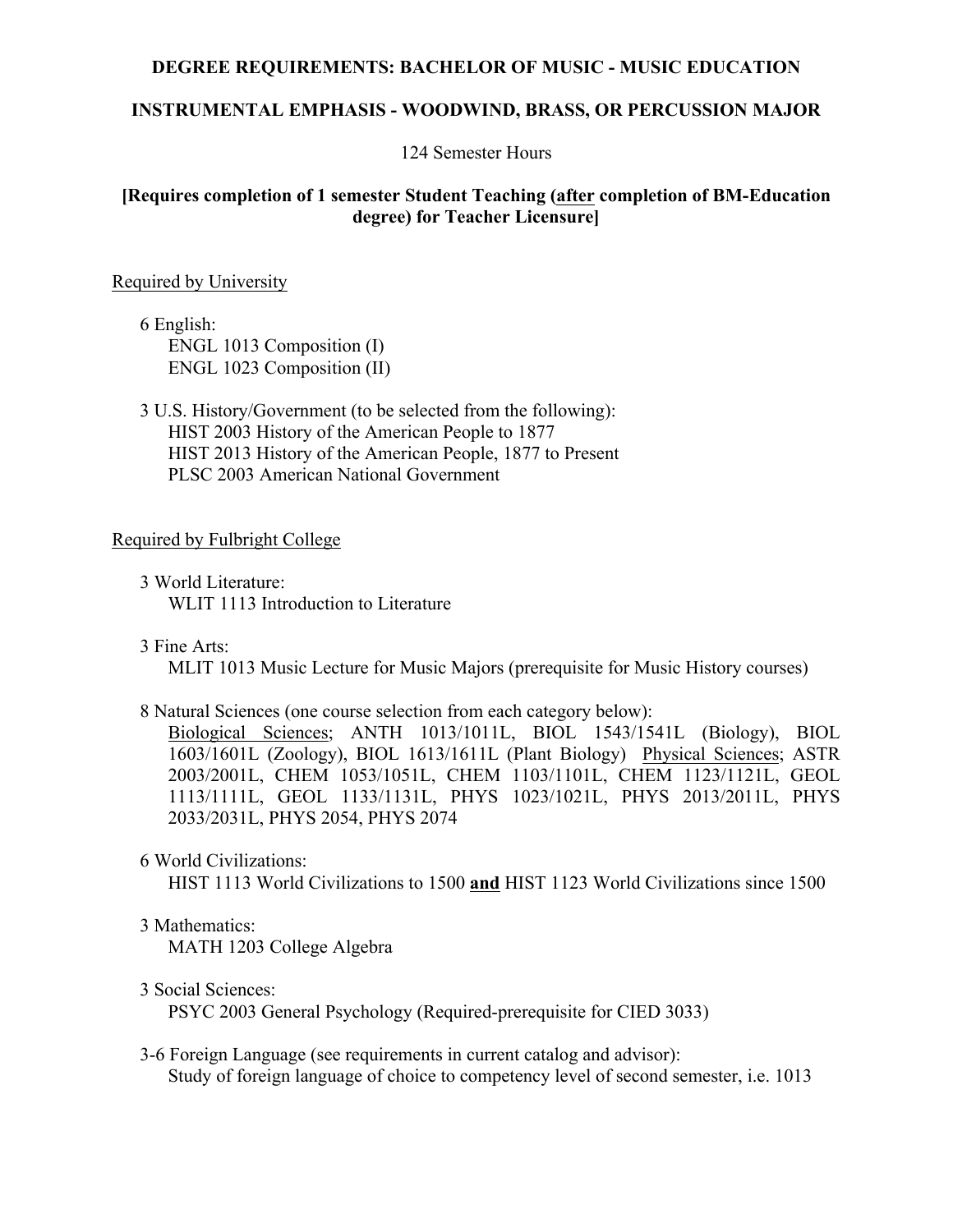Theory/Aural Perception: 15 Hours MUTH 1003 Basic Musicianship<sup>1</sup> MUTH 1603 Music Theory I MUTH 2603 Music Theory II MUTH 1621 Aural Perception I MUTH 1631 Aural Perception II MUTH 3613 Form and 20th Century Techniques MUTH 2621 Aural Perception III MUTH 2631 Aural Perception IV MUTH 4612 Orchestration Class Piano: 4 Hours2 MUAC 1221 Piano Class for Music Majors I MUAC 1231 Piano Class for Music Majors II MUAC 2221 Piano Class for Music Majors III MUAC 2231 Piano Class for Music Majors IV Class Instruments: 7 Hours MUAC 1331/1341 Class Instruction in Clarinet and Saxophone and Flute MUAC 1351/1361 Class Instruction in High and Low Brass Instruments MUAC 1371 Teaching the Beginning Percussionist MUED 2552 Class Instruction in Orchestral String Instruments Music Technology: 2 Hours (sophomore standing required for enrollment) MUAC 2111 Music Technology I MUAC 2121 Music Technology II History/Literature: 6 Hours MUHS 3703 History of Music to 1800 MUHS 3713 History of Music from 1800 to Present Applied Music (Private):  $14$  Hours<sup>3</sup> MUAP 110V (4 hours), MUAP 210V (4 hours), MUAP 310V (4 hours), MUAP 410V (1 hour) taken in conjunction with MUAP 3201 Recital I (1 hour) Pedagogy: 2 Hours MUPD 3801 Conducting MUPD 3811 Conducting Instrumental Music Ensemble: 9 Hours MUEN 1411 Concert Choir is required the first year of residency for all music majors (1 hour) MUEN 1441, 2441 Marching Band (2 hours) Other 6 hours to be selected from: MUEN 3441, 4441 Marching Band or MUEN 1461, 2461, 3461, 4461 Wind Symphony or MUEN 1511, 2511, 3511, 4511 Symphonic Band or MUEN 1481, 2481, 3481, 4481 Concert Band or MUEN 1431, 2431, 3431, 4431 Symphony **Orchestra**